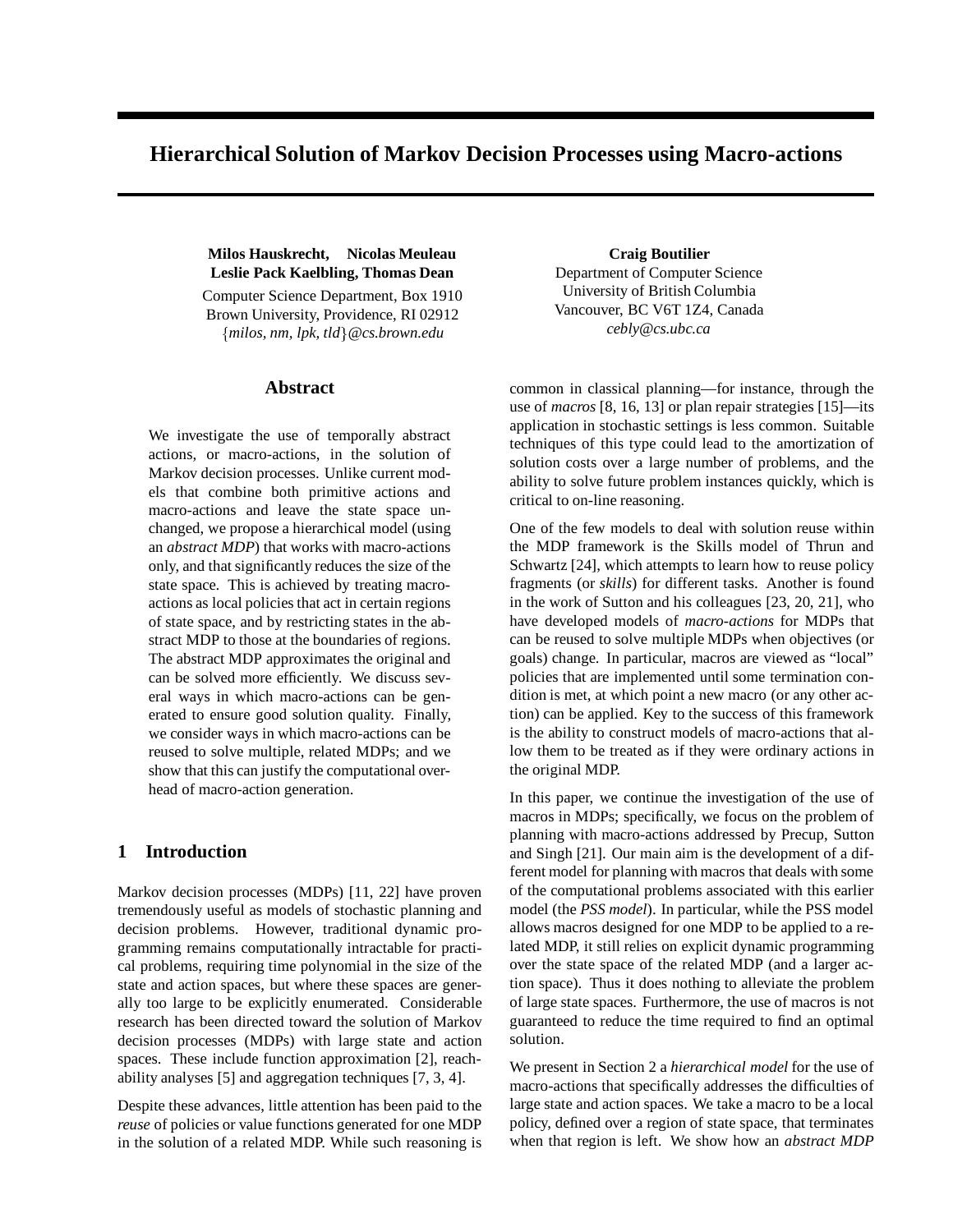can be constructed that consists only of states that lie on the borders of adjacent regions, and whose solution determines a policy that consists of macros *only*. Hierarchical models similar to the one we propose have been investigated by Forestier and Varaiya [9], and recently by Parr [18, 19].

Two limitations of this model are then addressed. The first relates to solution quality. Since the policy generated by solving the abstract MDP can contain only macros, certain behaviors cannot be realized, thus the resulting policy may be suboptimal. In Section 3, we identify conditions under which the set of macros that comprise the action space of the abstract MDP give rise to an  $\varepsilon$ -optimal policy for the original MDP. We then consider both systematic and heuristic techniques for macro generation that ensure high quality behavior.

The second limitation relates to solution time, specifically the time needed to generate a set of good macros. This generally requires that we perform some form of dynamic programming within specific regions of the state space. Since our regions cover the state space and macros should capture a variety of control behaviors in different regions, macro generation can become computationally more intensive than solving the original MDP.<sup>1</sup> This problem can be diminished if we can generate macros off-line for fast online reasoning, or reuse them to solve multiple problems. In Section 4, we briefly analyze the requirements for feasible macro reuse and describe a hybrid model in which changes in the original MDP (either in the reward function or the system dynamics) lead to an expansion of some parts of the abstract MDP, which can then be solved. Since this *hybrid MDP* consists primarily of abstract states and macroactions, it can be solved effectively and provide for fast, on-line response to changes in problem specification. The use of macros for the on-line solution of multiple related MDPs is the main advantage of our hierarchical model.

### **2 A Hierarchical Model of Macro-actions**

### **2.1 Markov Decision Processes**

A (finite) *Markov decision process* is a tuple  $\langle S, A, T, R \rangle$ where:  $S$  is a finite set of states;  $A$  is a finite set of actions; T is a transition distribution  $T : S \times A \times S \rightarrow [0, 1]$ , such that  $T(s, a, \cdot)$  is a probability distribution over S for any  $s \in S$  and  $a \in A$ ; and  $R : S \times A \rightarrow \mathbb{R}$  is a bounded reward function. Intuitively,  $T(s, a, w)$  denotes the probability of moving to state  $w$  when action  $a$  is performed at state s, while  $R(s, a)$  is the immediate reward associated with action  $a$  in  $s$ .

Given an MDP, the objective is to construct a *policy* that maximizes expected accumulated reward over some horizon of interest. We focus on *infinite horizon, discounted* decision problems, where we adopt a policy that maximizes  $E(\sum_{t=0}^{\infty} \beta^t \cdot r^t)$ , where  $r^t$  is a reward obtained at time t and  $0 < \beta < 1$  is a discount factor. In such a setting, we restrict our attention to stationary policies of the form  $\pi : S \to A$ , with  $\pi(s)$  denoting the action to be executed in state s. The value of a policy  $\pi$  can be shown to satisfy [11]

$$
V_{\pi}(s) = R(s, \pi(s)) + \beta \sum_{t \in S} T(s, \pi(s), t) \cdot V_{\pi}(t).
$$

A policy  $\pi$  is *optimal* if  $V_{\pi}(s) \geq V_{\pi}(s)$  for all  $s \in S$ and policies  $\pi'$ . The *optimal value function*  $V^*$  is the value function for any optimal policy.

A number of techniques for constructing optimal policies exist. An especially simple algorithm is *value iteration* [1]. We produce a sequence of value functions  $V^n$  by starting from an arbitrary  $V^0$ , and defining

$$
V^{i+1}(s) = \max_{a \in A} \{ R(s, a) + \beta \sum_{t \in S} T(s, a, t) \cdot V^{i}(t) \}. \tag{1}
$$

The sequence of functions  $V^i$  converges to  $V^*$  in the limit. Each iteration is known as a *Bellman backup*. After some finite number  $n$  of iterations, the choice of maximizing action for each s forms an optimal policy  $\pi$  and  $V^n$  approximates its value.

### **2.2 Macro-actions and their Models**

Sutton [23] has argued that it is crucial to be able to model MDPs at multiple time scales. The ability to determine the value—within an underlying MDP—of a complex sequence of actions or program is important in, say for example, robot programming. In the navigation problem illustrated in Figure 1(a), a programmer may have provided a program (or partial policy) that enables the robot to exit one of the rooms through a particular door. Integrating such a partial policy into the decision process is a difficult task given that: (a) the robot usually "commits" to the execution of this program; and (b) the program extends over some period of time. To deal with this problem, Precup, Sutton and Singh [23, 20, 21] have developed *multi-time models* and applied them to planning with MDPs. In what follows, we draw heavily on the use of these multi-time models. Parr and Russell [17] have proposed a related model in which a (partial) policy is modeled using a finite-state machine. These policies are then "abstracted" hierarchically and treated as primitive actions to be invoked by higherlevel behaviors.

While such *temporally abstract actions*, or *macro-actions*, are useful for modeling constrained behavior—such as partially specified policies—we also view them as a useful tool that allows the *reuse* of a solution generated for one MDP in the solution of another. However, this perspective casts

<sup>&</sup>lt;sup>1</sup>We note that aggregation and approximation techniques can be used within a region, though we do not address this issue here.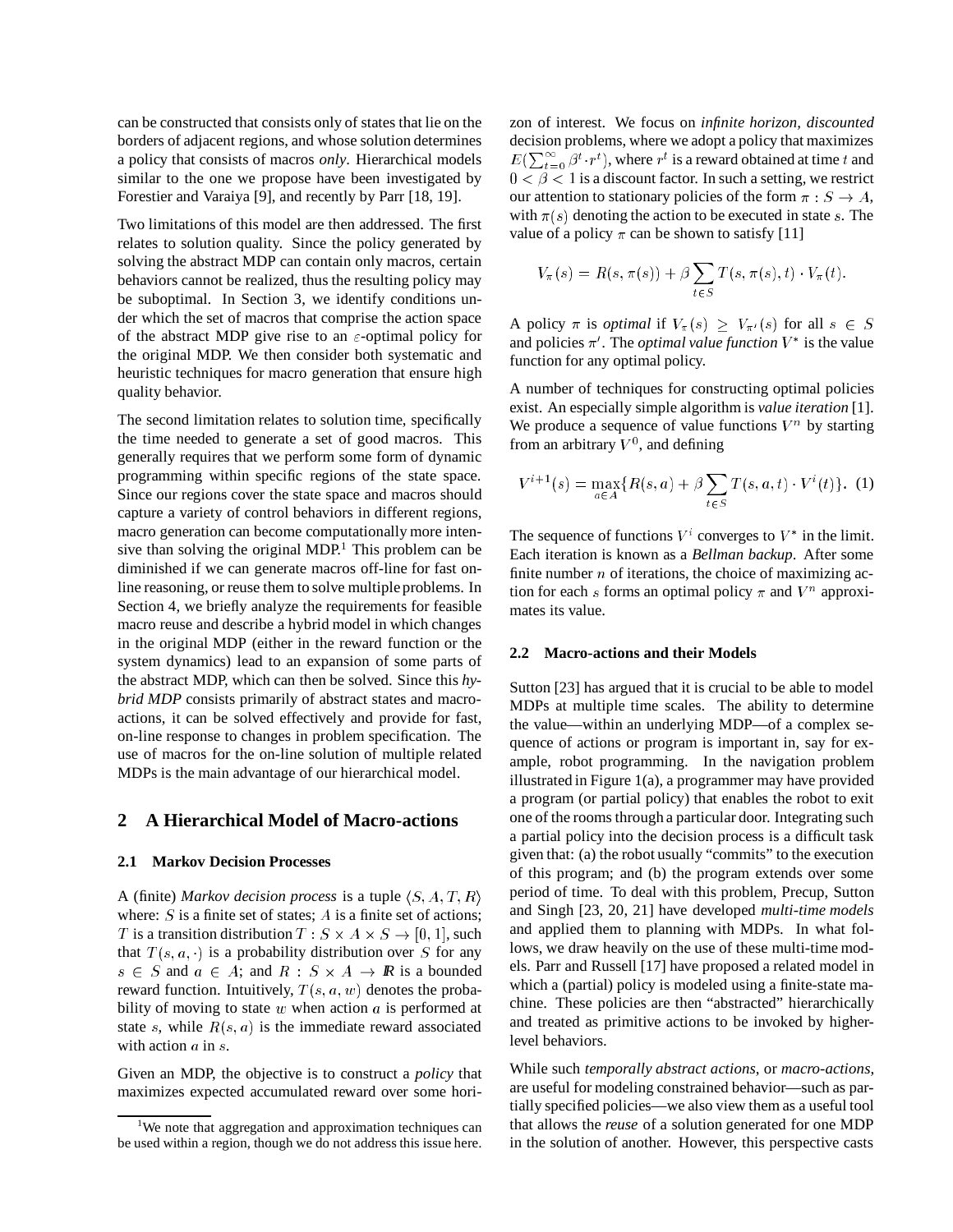

Figure 1: (a) Test problem Maze 121. Shaded squares denote locations with higher cost, patterned squares represent areas in which moves are more uncertain (a move in the intended direction is less likely). Shaded circles denote absorbing states with a finite positive cost, G stands for a zero cost goal state; (b) peripheral states for the partitioning into 11 rooms (regions).

macros in a very different light. While Sutton and his colleagues have not explicitly considered how macros arise, we focus on the issues associated with the automatic generation of macro actions. Rather than supposing a temporally abstract behavior has been provided, we imagine that the decision maker will be forced to deal with a number of related problem-solving episodes, and desires a set of macros that will help solve these MDPs more quickly. Thus the effort required to generate these macros (something not considered in the PSS model) will "pay for itself" either with decreased reaction time to changing circumstances, or with total computational savings over multiple problem instances. The Skills model of Thrun and Schwartz [24] has a similar motivation, though they do not address the use of multi-time models for learned skills. Parr [18, 19] has independently investigated the use of hierarchical models with an eye toward macro generation, and has considered many of the same problems we address here.

Formally, our model relies on a *region-based decomposition* of a given MDP  $\langle S, A, T, R \rangle$  as defined by Dean and Lin [6].

**Definition 1** *A* region-based decomposition *of an MDP*  $M = \langle S, A, T, R \rangle$  *is a partitioning*  $\Pi = \{S_1, \dots, S_n\}$  *of the state space S. We call the elements*  $S_i$  *of*  $\Pi$  *the* regions *of* M. For any region  $S_i$ , the exit periphery of  $S_i$  is

$$
XPer(S_i) = \{t \in S - S_i : T(s, a, t) > 0 \text{ for some } a, s \in S_i\}.
$$

*The* entrance periphery *of*  $S_i$  *is* 

 $EPer(S_i) = \{t \in S_i : T(s, a, t) > 0 \text{ for some } a, s \in S - S_i\}.$ 

*We call elements of XPer*( $S_i$ ) exit states *for*  $S_i$  *and elements*  $of EPer(S<sub>i</sub>)$  entrance states. The collection of all peripheral *states is denoted*

$$
Per_{\Pi}(S) = \cup_i \{ EPer(S_i) : i \leq n \} = \cup_i \{ XPer(S_i) : i \leq n \}.
$$

Figure 1(b) shows the set of peripheral states obtained if we partition the problem of Figure 1(a) into the eleven regions corresponding to different rooms.

A *macro-action* is simply a local policy defined for a particular region  $S_i$ . Intuitively, this policy can be executed whenever an agent is in the region and terminates when the agent leaves the region (if ever).

**Definition 2** *A* macro-action *for region*  $S_i$  *is a local policy*  $\pi_i : S_i \to A$ .

Our definition is much more specific than that of PSS, who define macros using arbitrary starting and termination conditions, and allow mappings that depend on the time elapsed or the trajectory followed since the macro action was initiated. Within our framework, the starting condition for macro  $\pi_i$  would simply be  $s^t \in S_i$  (we are in the region) and the termination condition would be  $s^t \notin S_i$  (we are out of the region).

A key insight of PSS (which finds its roots in earlier work by Sutton [23]) is that one can treat a macro-action of this type as a *primitive action* in the original MDP if one has an appropriate reward and transition model for the macro. They propose the following method of modeling macros.

**Definition 3** *A* discounted transition model  $T_i(\cdot, \pi_i, \cdot)$  *for macro*  $\pi_i$  *(defined on region*  $S_i$ *) is a mapping*  $T_i$  :  $S_i$   $\times$  $XPer(S_i) \rightarrow [0, 1]$  *such that* 

$$
T_i(s, \pi_i, s') = E_{\tau}(\beta^{\tau-1} \cdot \Pr(s^{\tau} = s' \mid s^0 = s, \pi_i)),
$$
  
= 
$$
\sum_{t=1}^{\infty} \beta^{t-1} \cdot \Pr(\tau = t, s^t = s' \mid s^0 = s, \pi_i)
$$

where the expectation is taken with respect to time  $\tau$  of ter*mination of*  $\pi_i$ . A discounted reward model  $R_i(\cdot, \pi_i)$  *for*  $\pi_i$ *is a mapping*  $R_i : S_i \rightarrow \mathbb{R}$  *s.t.* 

$$
R_i(s, \pi_i) = E_{\tau} \left( \sum_{t=0}^{\tau} \beta^t R(s^t, \pi_i(s^t)) \mid s^0 = s, \pi_i \right),
$$

*where the expectation is taken with respect to completion time*  $\tau$  *of*  $\pi$ <sub>*i*</sub>.

The discounted transition model is a standard stochastic transition matrix specifying the probability of leaving  $S_i$ via a specific exit state given that  $\pi_i$  was initiated at a specific state inside the region, with one exception: the probability is *discounted* according to the expected time at which that exit occurs. As demonstrated by PSS, this clever addition allows the transition model to be used as a normal transition matrix in any standard MDP solution technique, such as policy or value iteration.  $2$  The discounted reward model is similar, simply measuring the expected accrued reward during execution of  $\pi_i$  starting from a particular state in  $S_i$ .

<sup>2</sup>Our definition of the discounted transition model differs slightly from that of PSS: their transition model is obtained by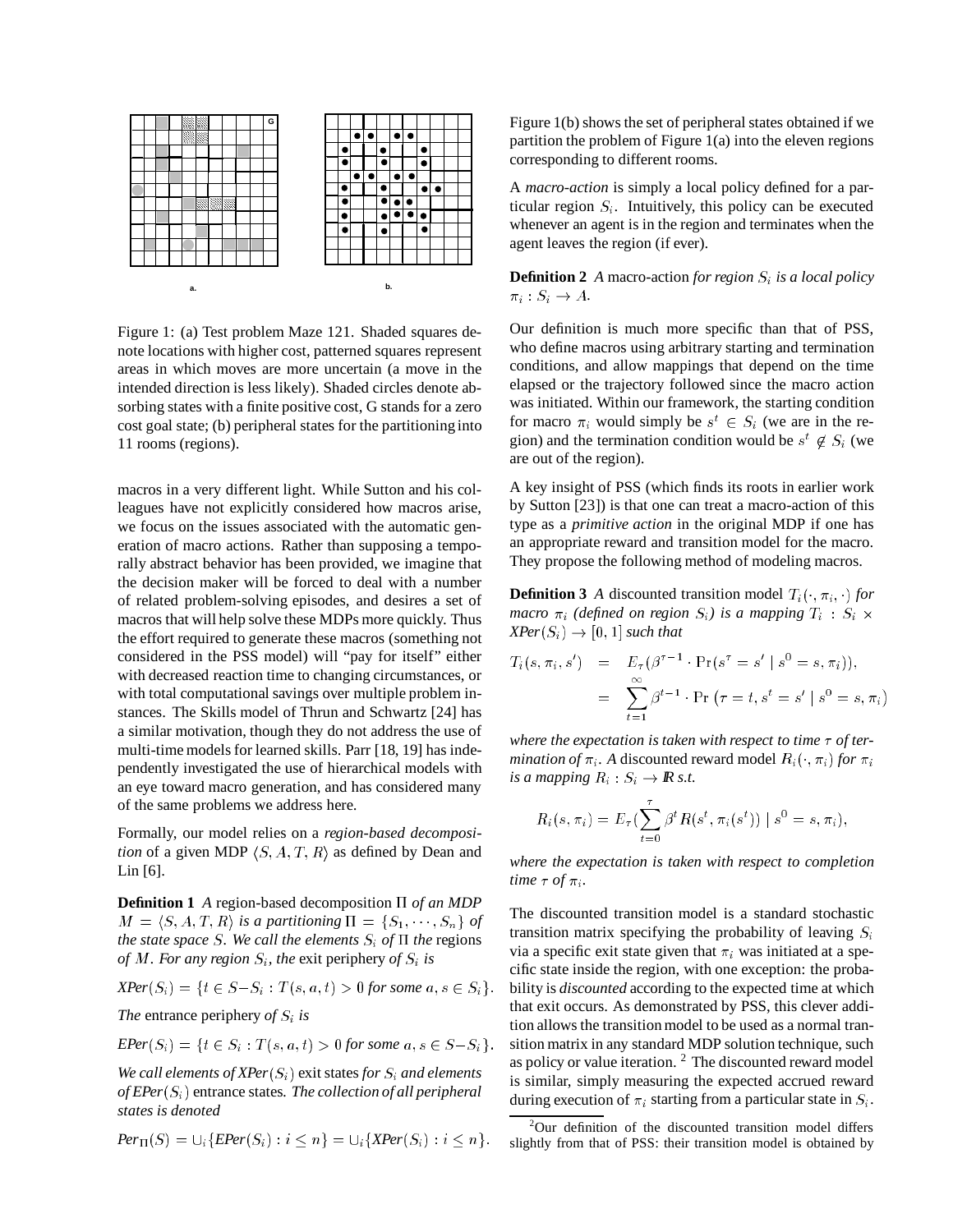#### **2.3 Constructing Macro Models**

Since we are concerned with the automatic generation of macros, we now consider the construction of discounted transition and reward models for macros. Issues related to the macro-model construction are discussed also in [19].

Let  $\pi_i$  be a macro defined on  $S_i$ . The discounted transition probability  $T_i(s, \pi_i, s')$  for  $s \in S_i$ , macro  $\pi_i$  and  $s' \in XPer(S_i)$  satisfies:

$$
T_i(s, \pi_i, s') =
$$
  
 
$$
T(s, \pi_i(s), s') + \beta \sum_{s'' \in S_i} T(s, \pi_i(s), s'') T_i(s'', \pi_i, s').
$$

This leads to  $|XPer(S_i)|$  systems of linear equations, one set for every exit state. Each system consists of  $|S_i|$  equations with  $|S_i|$  unknowns. The systems can be solved either directly or using iterative methods. Thus, the time complexity of finding all transition probability parameters is  $O(|XPer(S_i)||S_i|^3).$ 

We can construct the reward model in a similar fashion. Let  $R_i(s, \pi_i)$  be the expected discounted reward for following the policy  $\pi_i$  starting at state  $s \in S_i$ . Then we have:

$$
R_i(s, \pi_i) = R(s, \pi_i(s)) + \beta \sum_{s' \in S_i} T(s, \pi_i(s), s') R_i(s', \pi_i).
$$

This defines a set of  $|S_i|$  linear equations, which can be solved in  $O(|S_i|^3)$  time.

Overall, the computation of macro parameters takes  $O((|XPer(S_i)|+1)|S_i|^3)$  time per macro. Note that an overhead for generating macros (finding suitable policies defining macros and computing their parameters) may become, in many instances, computationally more expensive than solving the original MDP problem. Thus we must carefully consider what kinds of planning situations justify the computational effort.

#### **2.4 The Hierarchical Solution of MDPs with Macros**

Suppose we are given an MDP  $M$ , a decomposition  $\Pi$ , and a set of macros  $A_i = \{\pi_i^1, \dots, \pi_i^{n_i}\}\$ for each region  $S_i$ associated with this partition. There are two reasonably direct ways in which these can be used to solve  $M$  more efficiently.

First, we can simply add these macro-actions to  $M$ ; let Ma denote the *augmented MDP* constructed by extending the action space from A to  $A \cup A_1 \cup \cdots \cup A_n$ , assuming that macro models are used to determine transitions and rewards associated with these new actions.  $M_a$  can be solved

by standard methods, such as value iteration. Because all *base level* actions (those in <sup>A</sup>) are present, the policy so constructed is guaranteed to be optimal. Furthermore, the presence of macros can enhance the convergence of value iteration, as demonstrated by Sutton et al. [20, 21]. This is due to the fact that the single "application" of a macro can propagate values through a large number of states and over a large period of time in a single step. In general, this model requires more work per iteration because of the increased action space, but potentially fewer iterations. We note that this savings does not account for the overhead associated with generating macros and constructing the models for each macro.

We also note that, depending on the initial value function used to begin value iteration, macros can actually *increase* the number of steps required for convergence compared to the value iteration with primitive actions alone. Specifically, Hauskrecht [10] showed that if  $V^0$  is an upper bound on the optimal value function  $V^*$ , value iteration in the augmented MDP is guaranteed to require at least as many iterations as in the original MDP (the same holds for a lower bound and minimization of costs). An empirical demonstration of this phenomenon is provided in next section.

Alternatively, we can imagine a *reduced MDP*,  $M_r$ , formed by replacing A with  $A_1 \cup \cdots \cup A_n$ .  $M_r$  will generally be more efficiently solvable because there are fewer actions to consider, and convergence will be enhanced as above. However, because the possible behaviors one can consider are limited to the application of these macros, there is no guarantee that the resulting solution is optimal: this will depend crucially on the macros introduced.

While these models offer some advantages, they do not use macros to alleviate the problem of state space size. Each method requires explicit value iteration over the state space, with possibly a larger number of actions. We instead wish to solve a much smaller MDP, taking advantage of the fact that, by committing to the execution of a macro, decisions need only be made at peripheral states, not at states that lie strictly within a region. To capture this intuition, we consider the *hierarchical* application of macro operators within a high-level, or *abstract*, MDP. This model is closely related to the "landmark" technique developed by Kaelbling [12] for learning policies for hierarchical stochastic shortest path problems.

**Definition 4** *Let*  $\Pi = \{S_1, \dots, S_n\}$  *be a decomposition of MDP*  $M = \langle S, A, T, R \rangle$ *, and let*  $A = \{A_i : i \leq n\}$  *be a collection of macro-action sets, where*  $A_i = \{\pi_i^1, \cdots, \pi_i^{n_i}\}$ *is a set of macros for region*  $S_i$ . The abstract MDP  $M' =$  $\langle S', A', T', R' \rangle$  *induced by*  $\Pi$  *and* **A***, is given by:* 

- $S' = Per_{\Pi}(S) = \cup \{EPer(S_i) : i \leq n\};$
- $A' = \bigcup_i A_i$  *with*  $\pi_i^k \in A_i$  *feasible only at states*  $s \in \mathcal{A}$  $EPer(S_i)$ ;

multiplying our variable  $T_i$  by the constant  $\beta$ . Our definition is consistent with the update formula in Equation 1, while PSS use a formula where the discount factor is folded into the transition model (this requires multiplying the one-step transition probabilities by  $\beta$  before using them).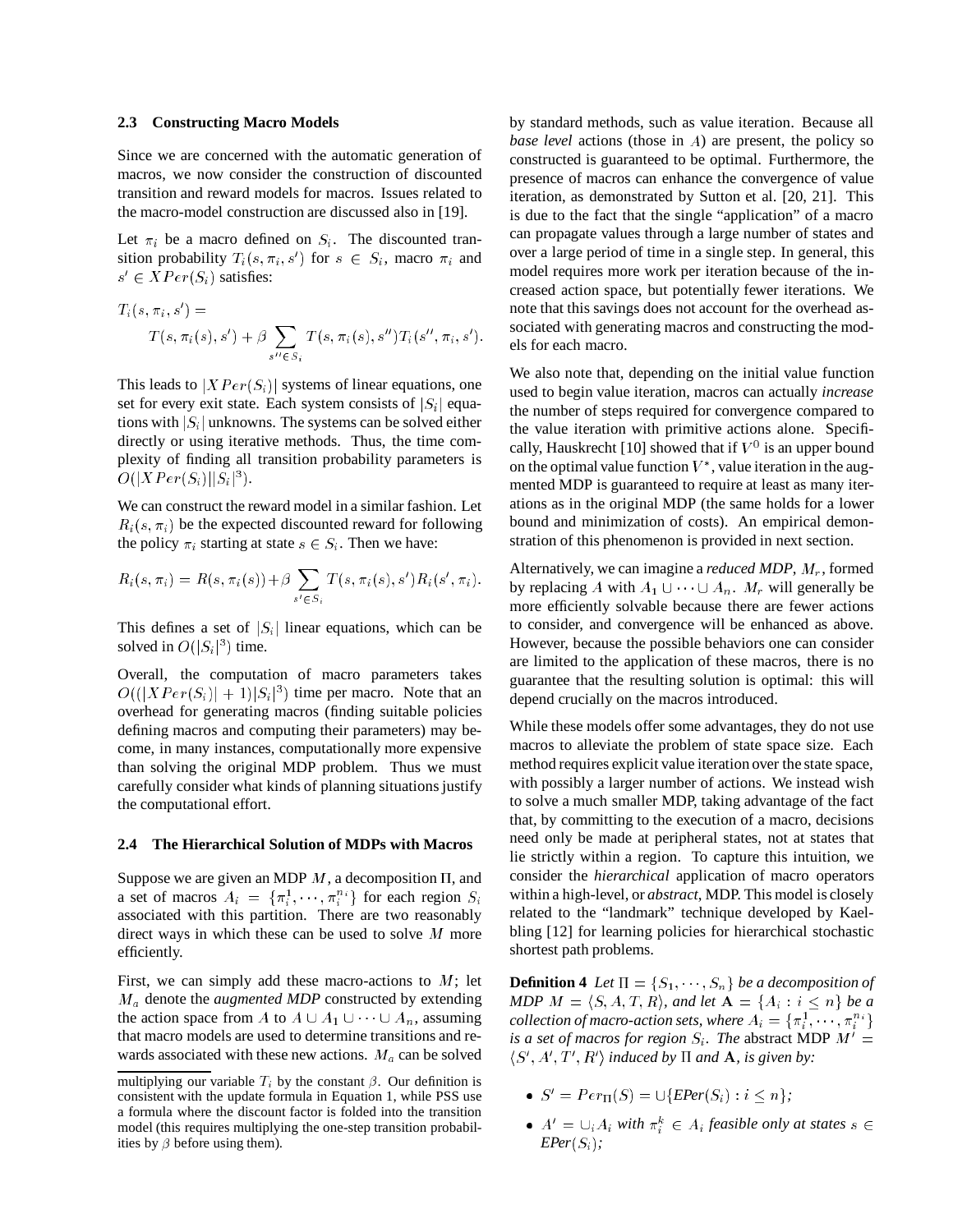

Figure 2: Abstract MDP for a four-room example. Grey circles mark peripheral states of the original MDP, i.e. states of the abstract MDP.

- $T'(s, \pi_i^k, t)$  is given by the discounted transition  $\mathit{model}\$ for  $\pi_i^k$ , for any  $s \in EPer(S_i)\$  and  $t \in XPer(S_i)$ ;  $T'(s, \pi_i^k, t) = 0$  for any  $t \notin XPer(S_i)$ ;
- $\bullet$   $R'(s, \pi_i^k)$  is given by the discounted reward model for  $\pi_i^k$ , for any  $s \in EPer(S_i)$ .

The transition and reward models required by the abstract MDP are restricted to peripheral states and make no mention of states "internal" to a region. Due to discounting in  $T'$  these definitions do not describe an MDP, but they do preserve the Markov property;<sup>3</sup> thus, we may use dynamic programming techniques to solve the abstract MDP. An abstract MDP for a simple four-room navigation problem is shown in Figure 2. Regions are formed by the rooms and the peripheral states make up the abstract MDP. We assume macros exist that can take the robot out of any room through any door, accounting for the connectivity of the abstract MDP.

Notice that the abstract MDP induced by a given decomposition can be substantially smaller than the original MDP, especially if the problem can be decomposed into a number of regions with relatively small peripheries—this is the case in our running example, and in the types of domains considered in [20, 21].

We call a policy  $\pi' : S' \to A'$  for M' that maps peripheral states to macro-actions a *macro-policy*. Such a policy  $\pi'$ , when considered in the context of the original MDP  $M$ , defines a *non-Markovian* policy  $\pi$ ; that is, the choice of action at a state <sup>s</sup> can depend on previous history. In particular, the action  $\pi(s)$  to be executed at some state  $s \in S_i$ will generally depend on the state  $s_e$  by which  $S_i$  was most recently entered:  $\pi(s) = \pi'(s_e)(s)$ .<sup>4</sup>

Once a set of macros has been provided, along with their models, our hierarchical approach induces a problem with a considerably smaller state space (and often a smaller action space). This computational advantage comes at a price however—the possibility of generating a suboptimal policy. This is due to the fact that the abstract MDP allows the decision maker to consider only a limited range of behaviors. Therefore it is important to ensure that the macros provided (or generated) offer a choice of behaviors that are of acceptable value. We will turn our attention to this issue in Section 3.

### **2.5 Experimental results**

To demonstrate the computational savings made possible by our hierarchical approach to planning with macros, we have performed experiments on the simple navigation problem in Figure 1. The agent can move in any compass direction to an adjacent cell or stay in place. The move actions are stochastic, so the agent can move in an unintended direction with some small probability. The objective is to minimize the expected discounted cost incurred by navigating the maze, with each state, except the zero-cost absorbing goal state, incurring some cost. The costs and transition probabilities are not uniform across the maze.

We compared the results of value iteration for the original MDP, the augmented MDP and the abstract MDP, the latter two formed using the rooms in the problem as regions. The macros were formed heuristically using the simple strategy described in Section 3.2, giving  $|XPer(S_i)| + 1$  macros for every region  $S_i$ . Figure 3 shows how the estimated value (minimal expected cost) of a particular state improves with the time (in seconds) taken by value iteration on each of the three models. When the initial value function estimate is an upper bound, both the augmented MDP and the abstract MDP lead to faster convergence of the value function. In the augmented MDP, the ability of macros to propagate value through a large number of states produces large changes in the value function in a single iteration step, overcoming the increased number of actions. Note, however, that when the initial estimate of the value function is a lower bound, the augmented MDP actually performs worse than the original MDP. These effects would be reversed if we were maximizing rewards instead of minimizing costs. The abstract MDP has significantly reduced state and action spaces sizes. Although in general, macros can lead to suboptimal value functions (and subsequently policies), in our example, the abstract MDP produced nearly optimal policies (and did so very quickly). The average time (in seconds) taken per value iteration step in this example is 0:045 for the original MDP, 0:12 for the augmented MDP, and 0:019 for the abstract MDP. This reflects the increased action space of the augmented MDP and the reduced action

<sup>&</sup>lt;sup>3</sup>Specifically, the probability of moving from any entrance state to an exit state for a given macro is independent of previous history.

<sup>&</sup>lt;sup>4</sup>Note that the macro-policy does not dictate the actions to take if the process begins in an internal state s of some region  $S_i$ . To deal with this, we can use a greedy macro choice with regard to the "intermediate macro models,"  $R_i$  and  $T_i$ , and the values of the abstract MDP at  $XPer(S_i)$ . This is required only for the initial state, all other decisions are made at peripheral states in the abstract MDP. Note that the greedy approach can be applied also to

generate a markovian policy for all states in the region (see [10] for details).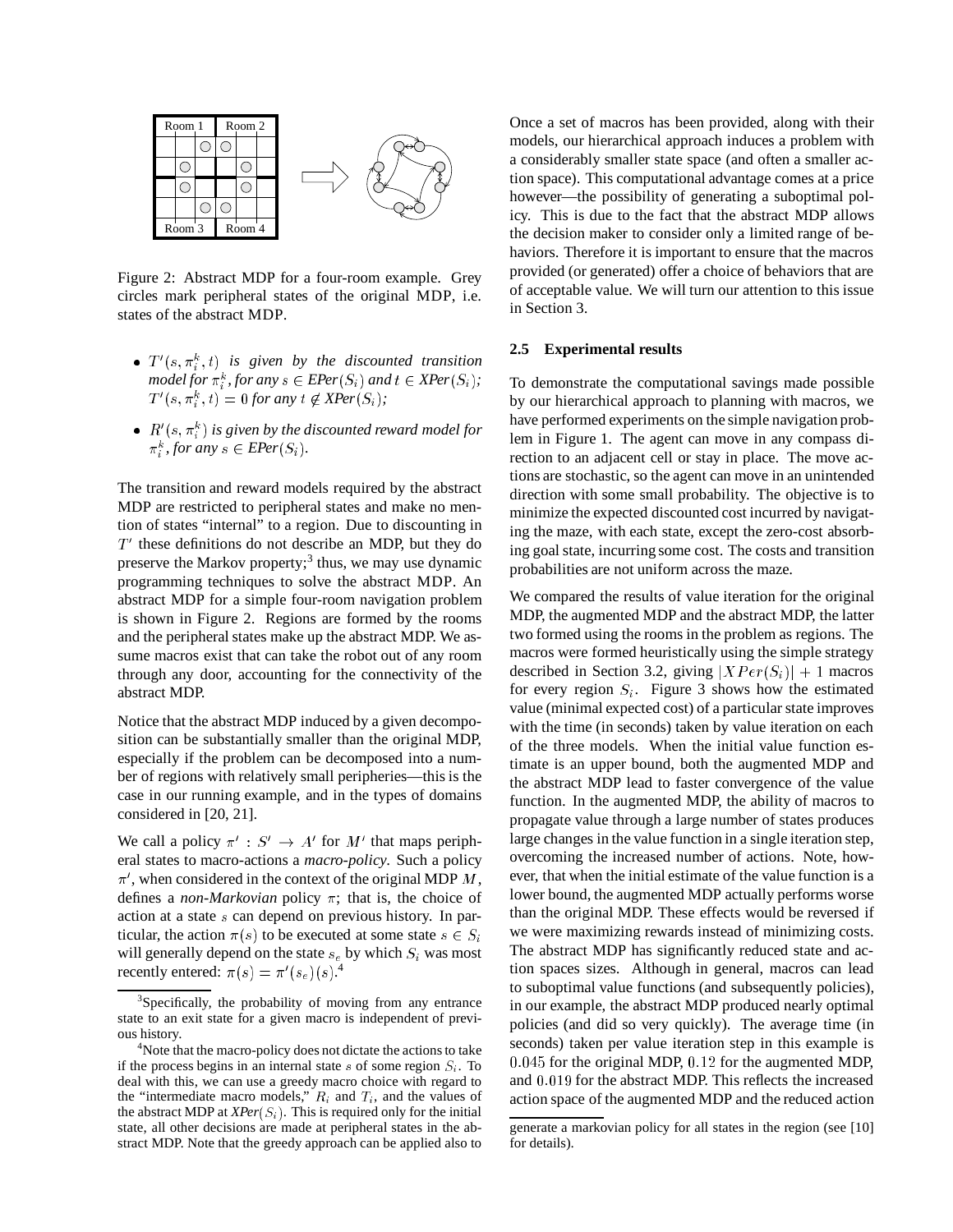

Figure 3: Solution quality versus time for various models. Results using a properly initialized value function (w.r.t. the augmented MDP) are shown on the left. Results for a poor initial function are shown on the right. In the latter case, the augmented MDP converges more slowly than the original MDP.

and state spaces for the abstract MDP, as expected.

## **3 Construction and Quality of a Macro Set**

While macros can speed up computation, the question remains just how good the resulting policies will be. In particular, within our hierarchical model, the space of policies that can be considered is severely restricted. Thus, we wish to ensure that the macros used admit the "flexibility" of behavior needed to discover good policies. The problem is less pressing for augmented MDPs—since base actions are available, optimality is assured—but still important if convergence is to be enhanced.

A primary goal of a macro-selection strategy is to find a small set of good macros, that is, macros that are likely to produce, when combined, a good approximation of the optimal solution.

### **3.1 Macro Generation using Peripheral Values**

Suppose we offer the robot in our running example two macros for possible execution in Room 1 of Figure 2, each corresponding to a policy that attempts to leave the room by one of the two exits. We are making an implict assumption that one of these two behaviors is desirable, and thus that there is no good reason to hang around in that room. We may prescribe rather different local policies for the room containing the goal; there is a reason not to leave the region.

This suggests a general way to automatically generate macro actions for region  $S_i$ . We want to trade off the rewards associated with the states in  $S_i$  with the values of leaving the region via some exit state. This tradeoff is naturally modeled and analyzed as a *local MDP* where rewards are attached to states in  $S_i$  and estimated *values* are attached to elements of its exit periphery.

**Definition 5** *Let*  $S_i$  *be a region of MDP M* =



Figure 4: A Local MDP for Macro Generation

 $\langle S, A, T, R \rangle$ , and let  $\sigma : XPer(S_i) \to \mathbb{R}$  be a seed function *for*  $S_i$ . The local MDP  $M_i(\sigma)$  associated with  $S_i$  and  $\sigma$ *consists of:* (*a) state space*  $S_i \cup XPer(S_i) \cup \{\alpha\}$ ; (*b) actions, dynamics and rewards associated with*  $S_i$  *as in*  $M$ *; (c) a reward*  $\sigma(s)$  *associated with each*  $s \in XPer(S_i)$ *; and (d) a single cost-free action applicable at each*  $s \in XPer(S_i)$ *that leads with certainty to*  $\alpha$  (*a cost-free absorbing state*).

The local MDP is depicted graphically in Figure 4. Solving  $M_i(\sigma)$  results in a local policy  $\pi_i$  whose behavior is optimal if the seed function  $\sigma$  reflects the true value of reaching specific exit states.

Intuitively, if we could seed the exit periphery of each local MDP using a function  $\sigma$  within  $\varepsilon$  of the true value function at these states, we could generate a single macro for each region, and "string them together" to obtain an approximately optimal policy. More precisely, we have:

**Theorem 1** *Let*  $\Pi = \{S_1, \dots, S_n\}$  *be a decomposition of MDP* <sup>M</sup>*, and let* <sup>V</sup> *be the optimal value function for* <sup>M</sup>*.* Let  $A = \bigcup \{A_i : i \leq n\}$  be a set of macro actions such *that each*  $A_i$  *contains some macro*  $\pi_i$  *generated by the local MDP*  $M_i(\sigma_i)$  *where*  $|\sigma_i(s) - V(s)| \leq \varepsilon$  for all  $s \in$  $XPer(S_i)$ . If M' is the abstract MDP induced by  $\Pi$  using action set  $A$ , and  $V'$  is the optimal value function for  $M'$ ,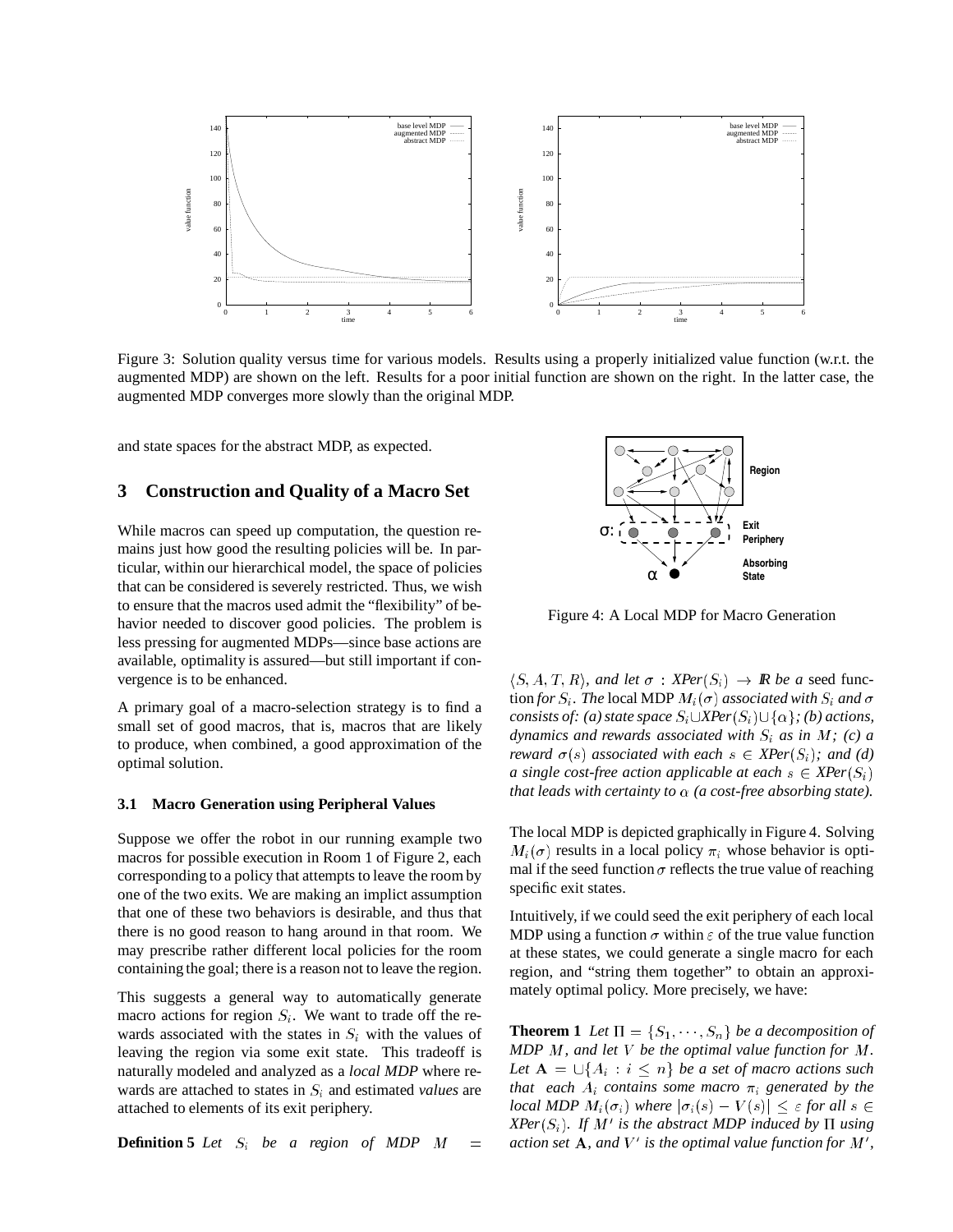*then*

$$
|V'(s) - V(s)| \le \frac{2\varepsilon\beta}{1 - \beta}
$$

for all  $s \in S'$  (the abstract state space). Furthermore, if  $\tau$ *is a lower bound on the completion time of all macros, then*

$$
|V'(s) - V(s)| \le \frac{2\varepsilon\beta^{\tau}}{1 - \beta^{\tau}}.
$$

Note that more precise error bounds can be found when "effective" discounting rates are considered for every macro transition.

#### **3.2 Construction of Macro Sets**

The previous result indicates that knowledge of the (optimal) value function for an MDP can give rise to good macros. Of course, such prescience is rare: if we knew the value function, we would have no decision problem to solve. However, we often have heuristic knowledge regarding the range of the value function at certain states, or constraints on its possible values. It is precisely this type of knowledge that comes into play when one imposes partial policies (say, in the form of a control routine). Even *some* information can be used to construct a good set of macros that guarantees approximately optimal performance. We consider several methods for exploiting such knowledge.

If one knows the *range* of the value function, this can be used to construct a set of macros systematically. For instance, when constructing macros for Room 1 in Figure 2, suppose our knowledge of the value function is sparse—all we know is that the values of the two exit states lie between  $V_{\text{min}}$  and  $V_{\text{max}}$ .<sup>5</sup> In order to generate a set of macros for Room 1 that is guaranteed to contain a good macro, we can use the *coverage technique*: intuitively, for each of the two exit states, we consider values that lie in the range  $[V_{\text{min}}, V_{\text{max}}]$  spaced some  $\delta$  apart; that is, we consider a grid or mesh covering  $[V_{\min}, V_{\max}]^2$ . By constructing macros for each  $\sigma$  lying on a grid point, we are assured that one such  $\sigma$  is within  $\frac{1}{2}\delta$  of the optimal value function and that (assuming other regions have "good" macros from which to choose) close-to-optimal behavior results when the abstract MDP is solved.

This coverage technique can be extremely expensive: given such generic knowledge of the value function, we will generate  $[(V_{\text{max}} - V_{\text{min}})/\delta)]^{|XP_{er}(S_i)|}$  macros per region. However, we can often do much better. First, the number of macros is usually smaller than the number of grid points covering  $[V_{\min}, V_{\max}]$ . Thus it is often more appropriate to search a local policy space. One technique for doing so was suggested recently by Parr [18]. Second, we can apply various forms of domain-specific knowledge. For instance, the values of several exit states for a region  $S_i$  may

not be known, but we may know that these values are (approximately) the same (e.g., they are equidistant from any rewarding or dangerous states). This effectively reduces the dimensionality of the required grid. Tighter constraints on the value function can reduce the range of values that need to be tried. Furthermore, in circumstances where no reward can be obtained within the region, only differences in the *relative values* of exit states impact the local policy: this too can reduce the number of macros needed.

The systematic coverage technique can lead to a generation of a large number of macros per region. Thus, unless tight constraints are known on the value function, this can involve substantial overhead and, in many instances, be unprofitable. *Heuristic* methods for macro generation can alleviate this difficulty if they require the construction of a small number of macros. One such strategy, suggested by Sutton et al. [21] for robot navigation problems such as our example, involves creating macros for each region  $S_i$ that try to lead the agent out of  $S_i$  via different exit states. To do so requires seeding a local MDP such that one exit state gets high value and all others get low value. We described experiments with this heuristic technique in the previous section, but we also added a *stay-in-region* macro that keeps the agent in the region, by seeding all exit states with low values. This technique leads to a set of  $|XPer(S_i)| + 1$ macros per region.

In general, the above heuristic strategy assures that exits and potential goals within the region will not be overlooked while planning at the abstract level. Note, however, that this technique does not guarantee that the necessary coverage will be obtained. For example, while implementing a policy to exit in one way, the agent may find itself actually "slipping" closer to another exit due to uncertainty in its actions. However, the policy will ensure the agent persists in its attempt to leave as planned. If both exit states have equal value, forcing the agent to choose one or the other can be far from optimal. Instead, we would like to use a third macro that takes the agent to the *nearest* exit. However, we cannot discard the original macros unless we know *in advance* that the values are similar. In addition, unless one accounts for potential variability in the actual value assigned to an exit state, sound decisions to stay within a region or leave it cannot be made.

Finally, we mention the possibility of using iterative refinement techniques for macro construction. A simple refinement strategy uses the value function produced by solving the abstract MDP as seeds for an entirely new set of macros. In particular, we choose an initial set of seeds, generate a single macro per region, then solve the induced abstract MDP. The resulting value function is used as a seed to generate a new set of macros (again one per region), and the new abstract MDP is solved. This iterative macrorefinement method is a special case of asynchronous policy iteration [2] and is similar to Dantzig-Wolfe (D-W) decom-

<sup>5</sup>Such bounds are easily obtainable using the maximum and minimum rewards.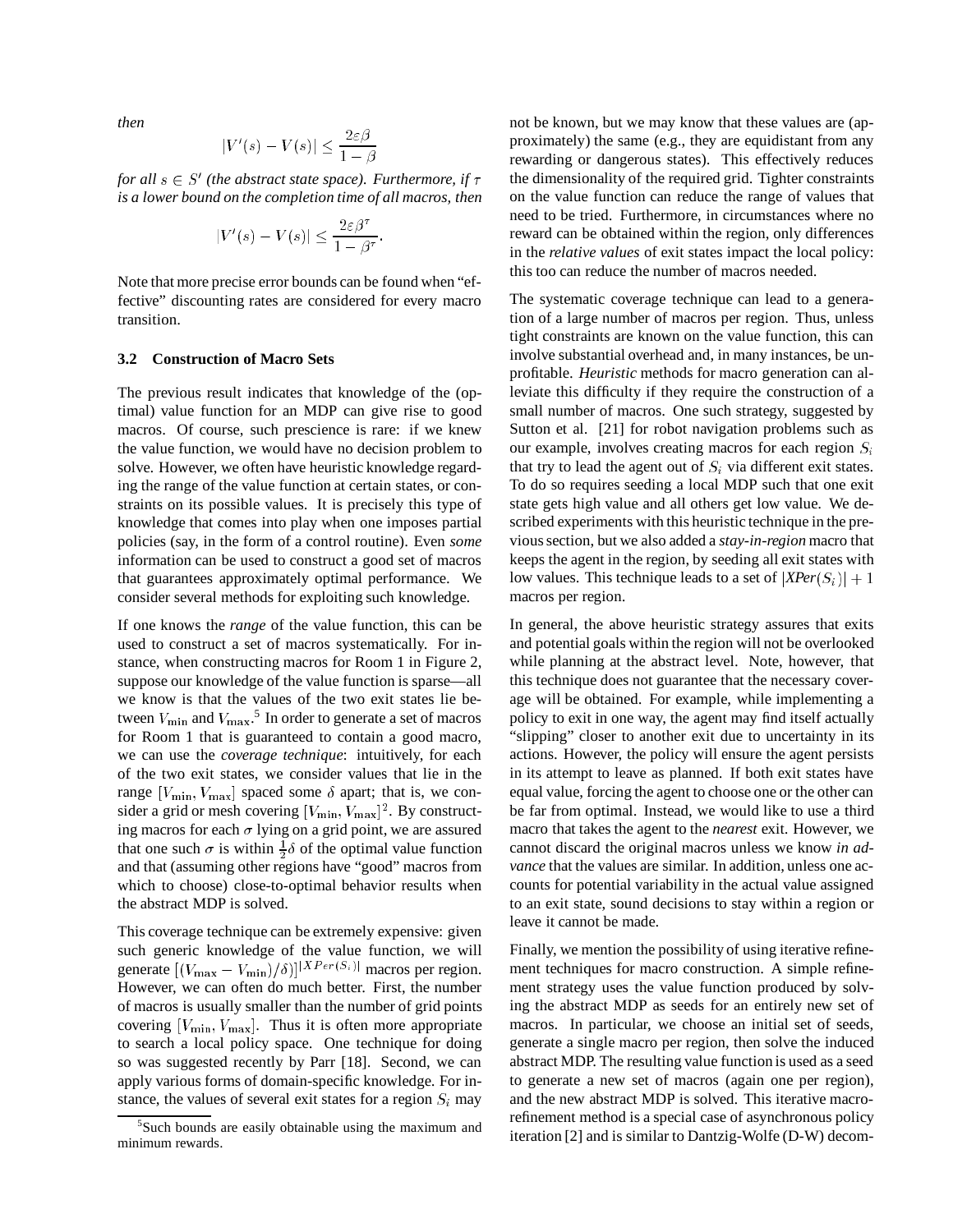position techniques [6, 14]. D-W techniques can be viewed as iterative schemes for evaluating and modifying macro sets generated by assigning values to peripheral states.

In general, iterative macro-refinement methods overcome the threat of poor initial seeding (and the generation of poor macros) by gradually improving the macro set using information as it becomes available. These approaches require the repeated construction of new macros, which may limit their applicability. We leave deeper investigation of iterative techniques for future work.

### **4 Multiple MDPs and the Reuse of Macros**

### **4.1 Hybrid MDPs**

As discussed above, generating macro-actions and constructing their transition and reward models is an intensive process, requiring explicit state space enumeration. If a large number of macros is generated, the overhead associated with this process will outweigh any speed-up provided by macros during value iteration. Thus our hierarchical approach (or any approach requiring macro model generation) may not be worthwhile as a technique to solve a single MDP.

The main reason to incur the overhead of macro construction lies in the reuse of macros to solve multiple related MDPs. In our running example, the robot may have constructed a policy that gets it to the goal consistently, but at some point the goal location might change, or the penalties associated with other locations may be revised, or perhaps the environment (or its abilities) changes so that the uncertainty associated with its moves at particular locations increases. Any of these changes requires the solution of a new MDP, reflecting a change in reward structure or change in system dynamics. However, the changes to the MDP are often *local*: the reward function and the dynamics remain the same in all but a few regions of state space. For instance, it may be that the goal location moves within Room 3, but no other part of the reward function changes.

Local changes in MDP structure can induce global changes in the value function (and can induce dramatic qualitative changes in the optimal behavior). If macros have been generated for a region such that they cover a set of different behaviors, they can be applied and reused in solving these revised MDPs. However, there is one impediment to the application of macroactions to revised MDPs, namely, the fact that revising an MDP requires that the local information (rewards or dynamics) for some region must change. In our example, the macros for most regions can be reused; but those generated for Room 3 do not reflect the revisions in reward or transition probabilities described above. One possibility would be to generate new macros for revised regions. However, this could lead to computational inefficiencies and delays as discussed earlier. Instead, it is often



Figure 5: A Hybrid MDP

easier to solve revised MDPs using a *hybrid MDP*, containing both abstract and base level states.

**Definition 6** *Let*  $\Pi = \{S_1, \dots, S_n\}$  *be a decomposition of*  $MDP \ M = \langle S, A, T, R \rangle$ *, and let*  $M' = \langle S', A', T', R' \rangle$  be *the abstract MDP induced by*  $\Pi$  *and macro set*  $\mathbf{A} = \{A_i : A_i\}$  $i \leq n$ . Let  $\overline{M} = \langle S, A, \overline{T}, \overline{R} \rangle$  *be a* local revision *of* M *with regard to region*  $S_i$ ; that is,  $T(s, a, t) = \overline{T}(s, a, t)$  and  $R(s, a) = \overline{R}(s, a)$  *for all*  $s \notin S_i$ *. The hybrid expansion*  $M^* = \langle S^*, A^*, T^*, R^* \rangle$  of  $M'$  by  $M$  is:

- $S^* = Per_{\Pi}(S) \cup S_i;$
- $A^* = \bigcup \{ A_j \in \mathbf{A} : j \neq i \} \cup A$ , where  $\pi_j^k \in A_j$  is *feasible only at states*  $s \in EPer(S_i)$ *, and*  $a \in A$  *is feasible only at*  $S_i$ ;
- $T^*(s, \pi_j^k, t)$  is given by the discounted transition *model for*  $\pi_j^k$ , *for any*  $s \in EPer(S_j)$  *and*  $t \in XPer(S_j)$  $(j \neq i)$ ;  $T^*(s, \pi_j^k, t) = 0$  *for any*  $t \notin \textit{XPer}(S_j)$ ;  $T^*(s, a, t) = \overline{T}(s, a, t)$  for any  $s \in S_i$  and  $t \in S^*$ ;
- $\bullet~~R^*(s,\pi_j^k)$  is given by the discounted reward model for  $\pi_j^k$  for any  $s \in S_j (j \neq i)$ , while  $R^*(s,a) = \overline{R}(s,a)$ *for any*  $s \in S_i$ *.*

Thus the hybrid MDP  $M^*$ , constructed when the structure within region  $S_i$  changes, consists of the original abstract MDP with the abstract states in  $EPer(S_i)$  replaced by the region  $S_i$  itself. This is depicted graphically in Figure 5. We note that this expansion is easily defined for changes in any number of regions.

While there may be substantial overhead in creating macros, these can be reused to solve multiple problems, thus amortizing the cost over a number of problem-solving episodes. More importantly, the use of hybrid MDPs has considerable advantages when real-time response is required to changing circumstances. Given a new MDP  $M<sup>k</sup>$  that differs from a base MDP  $M<sup>0</sup>$  in a single region  $S_i$  (or, more generally, some small set of regions), this new problem can be solved using a hybrid MDP of size  $|S'| + |S_i - EPer(S_i)|$  (recall S' is the set of peripheral states, or states in the abstract MDP). For example, if an MDP is partitioned into  $k$  regions of roughly uniform size,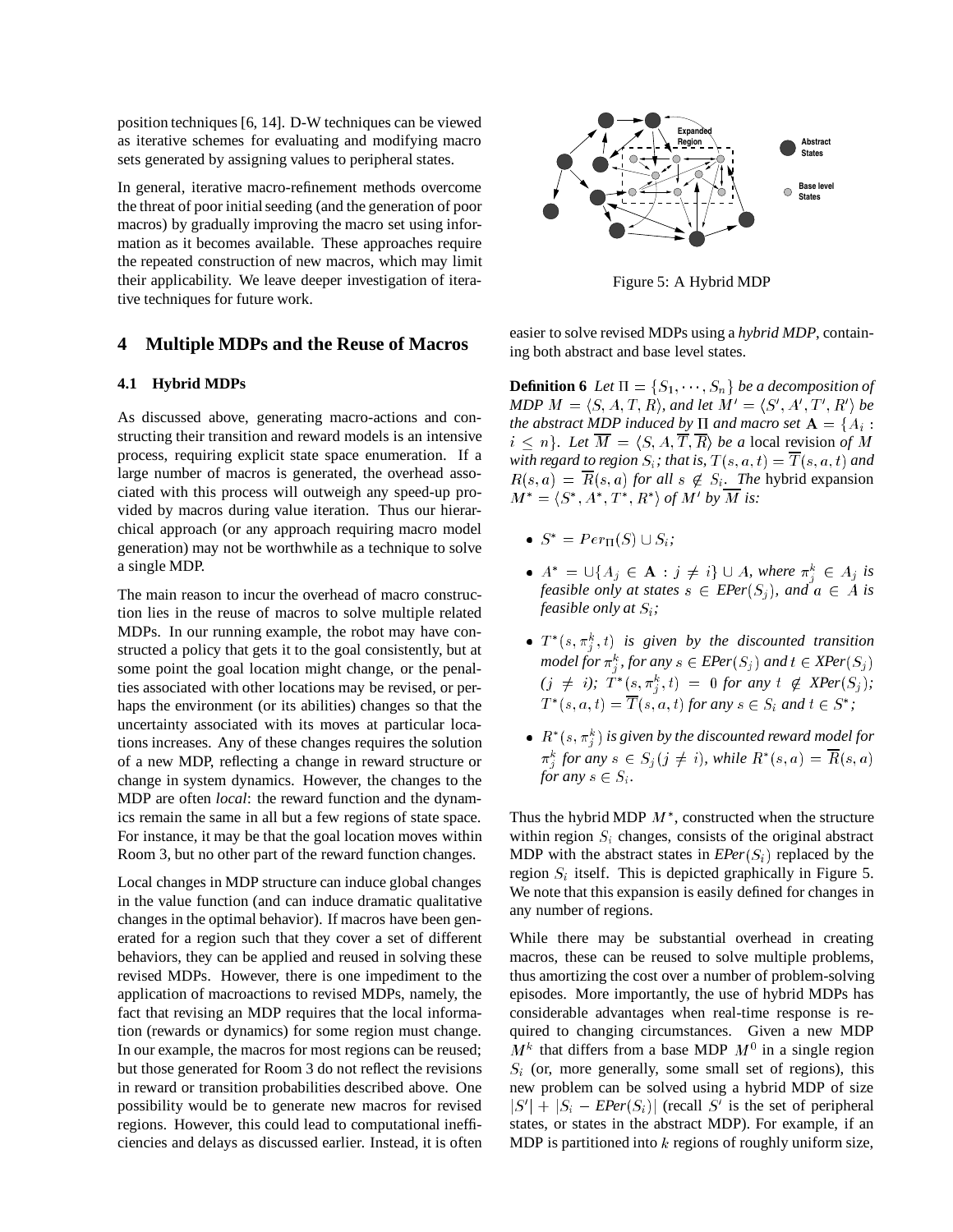

Figure 6: Problems used to test the benefits of macro-reuse. Circles denote peripheral states assumed by the hybrid-MDP method.

and the average size of the entrance periphery of any region is  $p$ , then a hybrid MDP with one expanded region has roughly  $kp + \frac{|S|}{k}$  states. Without the use of macros and abstract/hybrid MDPs, the solution of a new problem requires value or policy iteration over the entire state space of size  $|S|$ . Thus a new problem can be solved much more quickly. The off-line generation of macros can lead to very efficient on-line solution of new problem instances.

### **4.2 Experimental results**

To illustrate the potential for speed-up in on-line response time for multiple related MDPs using macro actions and our hybrid MDP model, we compared response time of value iteration for both the base level MDP and the hybrid MDP on three sequences of related problems. We examined three robot navigation problems of increasing complexity, shown in Figure 6: Maze 36 with 36 states and 4 regions; Maze66 with 66 states and 7 regions; and Maze 121 with 121 states and 11 regions. In each instance, the underlying MDP was modified locally by changing the goal, represented by a zero cost absorbing state (this required changes to both the dynamics and reward model).

Table 1 summarizes results obtained for 25 problem instances (using different randomly selected goal states) and two value iteration methods working with the base level MDP and the hybrid MDP. A heuristic set of macro-actions, described in Section 3.2, was used for the hybrid MDP. Value iteration was started using the solution obtained for the original (locally unmodified) MDP and stopped when a fixed precision (0.01 cost units) was achieved.

The results illustrate that the hybrid MDP model, given suitable macros, can solve new problem instances much more quickly than resolving the MDP with the original state and action spaces. We also see that the savings offered by the hybrid model are greater for larger problems, exactly as expected. This is due to the fact that local changes affect a significantly smaller proportion of the original model. For a hybrid MDP this means that most of the structure of the abstract MDP is preserved and only the regions in which the change has occured are elaborated.

A disadvantage of the hybrid MDP framework is that one has to generate and precompute a set of macros, which can be computationally very costly.<sup>6</sup> However, if the macro construction process is performed in advance (off-line), this delay may be unimportant in relation to the improved ability to solve new problem instances quickly. Alternatively, the delay can be justified when the computational cost could be amortized over multiple problem instances. For example, based on our test results, the hybrid MDP method in this example would start to dominate (in terms of a total solution time, which counts both the delay and time to solve <sup>n</sup> tasks) after 22, 23, and 24 tasks are solved for Maze 36, Maze 66, and Maze 121, respectively. Notice that amortization threshold (the number of tasks after which macro preparation "pays off") increases slowly with problem size, even though this sequence of problems is such that a more complex maze has roughly double the state space size of its predecessor. This trend seems promising for the application of macros in very large domains with many possible tasks or goals.

The hybrid MDPs used in our experiments rely on a set of heuristically generated macros (see Section 3.2). The macro set is relatively small and performed very well on the set of maze navigation problems we tested. This is documented by comparing AEC scores, measuring average expected cost for all peripheral states and for 25 randomly generated goal tasks. The increase in the cost score for larger problems is caused by an increase in distances between peripheral and possible goal states. The practical creation of good macro sets for different types of problems remains an interesting open issue.

### **5 Conclusions**

We have proposed a new hierarchical model for solving MDPs using macro actions. Our *abstract MDP* allows potentially dramatic reductions in the size of state and action spaces. This requires commitment to the execution of macro actions—they cannot be reconsidered at each stage—thus leading to potentially inflexible, suboptimal behavior. We have elaborated conditions and macro construction techniques that provide guarantees on solution quality. Within this model, anytime tradeoffs can be made rather easily. Furthermore, with *hybrid MDPs*, we have a technique that allows macros to be reused to solve multiple MDPs, providing for fast, on-line decision making, and allowing macro construction costs to be amortized over many problem solving episodes.

There are a number of questions and open issues that remain to be addressed within this framework and many interesting directions in which this work can be extended. We have ignored the question of where partitionings of state

<sup>&</sup>lt;sup>6</sup>We note that approximation techniques can be used to alleviate this problem.